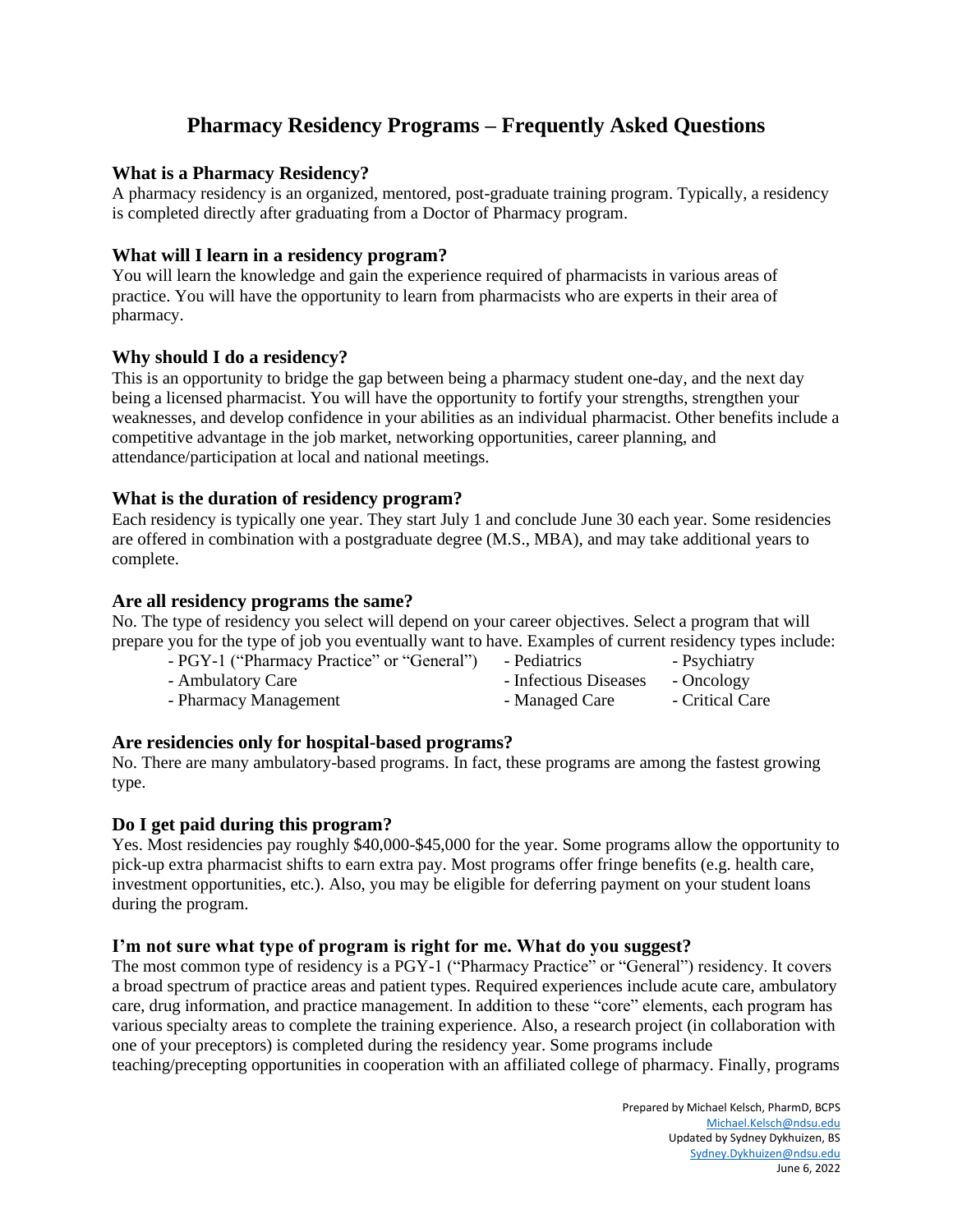have various service ("staffing") requirements. Typically, staffing requires functioning as a pharmacist during evening and/or weekend hours.

## **How do I apply for a residency program?**

PGY-1 and PGY-2 residencies (ASHP-accredited) require participation in the residency-matching program. This is a formal process that attempts to match applicants to their choice of programs and vice versa. Programs that are in the

process of receiving accreditation may also participate in the residency-matching program. Check with the individual program to verify their accreditation, and match participation status.

To participate in the Match for a position designated as a PGY-2 residency, an applicant must have already completed a PGY-1 residency, or currently be in training in a PGY-1 residency program that will be completed before the start of the PGY-2 residency.

Current PGY-1 residents who are interested in continuing their training in a PGY-2 residency offered by the same sponsor as the applicant's PGY-1 residency (e.g., the same or an affiliated organization) may be able to obtain the position through an Early Commitment Process. Applicants who are committed to a position in this manner do not need to register for or participate in the Match.

## **After I complete this residency experience, what is next?**

You will have an advantage over many of your peers regarding employment opportunities. More "doors" will be open to you, and you will have more freedom in your career choice. Many employers value residency-trained pharmacists, and some jobs require residency experience. Graduates of residency programs go on to the following: pharmacist positions (staff, specialist, manager, etc) in their area of training, faculty positions, specialty residency programs, or fellowship programs.

## **How do I find out more about residency programs and where they are located?**

Here are a few good resources: [Residency Information -](https://www.ashp.org/professional-development/residency-information) ASHP, your college's ASHP advisor, local pharmacy practice residency directors, and ASHP's Midyear Clinical Meeting, which showcases virtually all of the ASHP-accredited programs.

# **Checklist for Residency Applicants**

## **September/October**

- Attend the local residency showcase at NDSU
- Review the ASHP Online Directory which provides information on ASHP-accredited residencies
- Request additional information and applications from programs of interest
- Register to attend the ASHP Midyear Clinical Meeting; select programs to visit at the Residency

Showcase. Meeting registration is \$150 for student members and \$480 for student non-members for 2021

• Make necessary travel and lodging arrangements for the Midyear Meeting

## **November**

• Prepare your curriculum vitae (CV):

[https://www.ashp.org/pharmacy-student/career-development/cv-development/preparing-your](https://www.ashp.org/pharmacy-student/career-development/cv-development/preparing-your-curriculum-vitae)[curriculum-vitae](https://www.ashp.org/pharmacy-student/career-development/cv-development/preparing-your-curriculum-vitae)